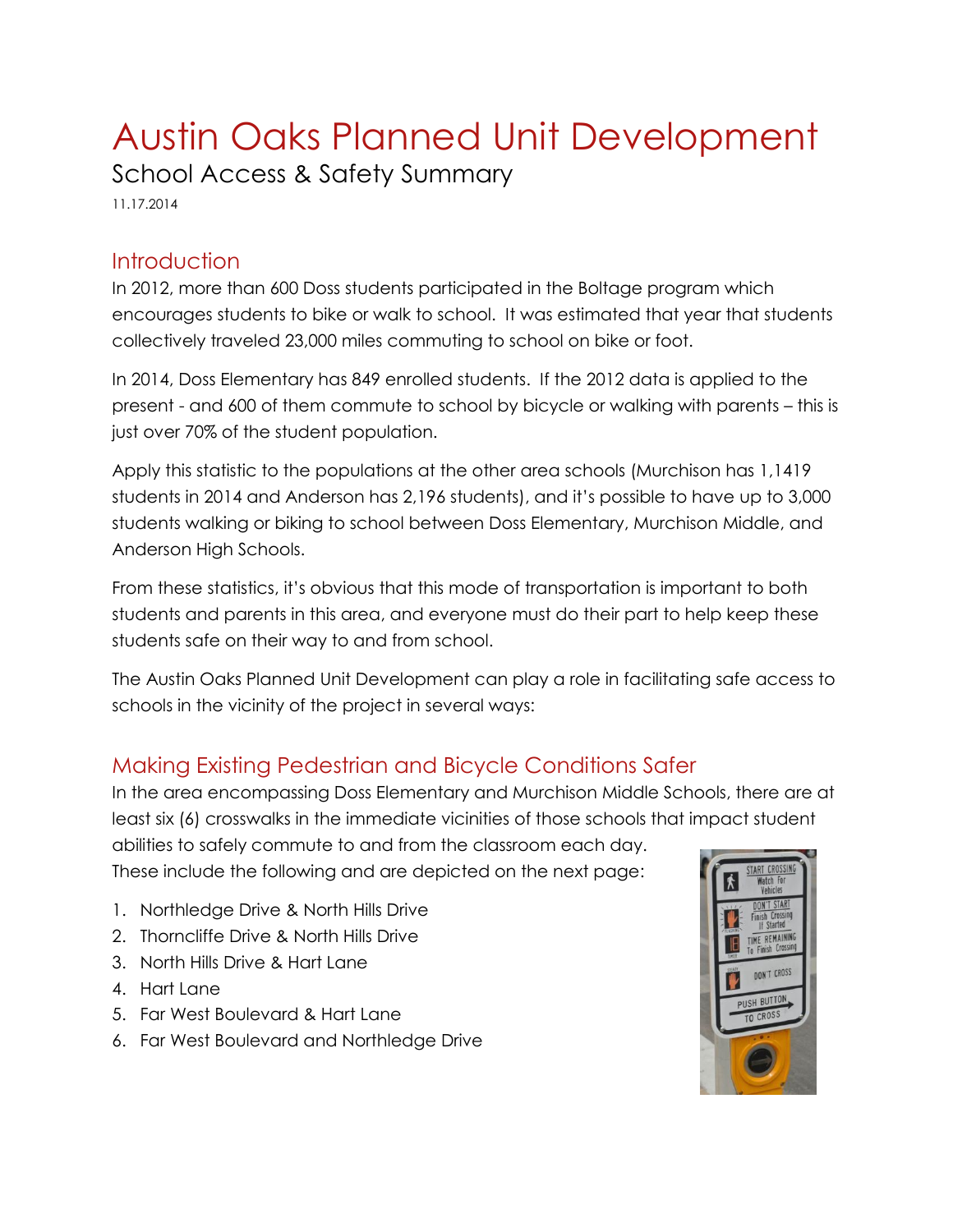

Working with AISD Vertical Team, the Doss and Murchison PTAs, and the City of Austin, Austin Oaks is prepared to provide pedestrian hybrid beacons, rapid flashing beacons, or some similar infrastructure at each of these crosswalks to make sure students can walk or bike to school in the safest possible way.

![](_page_1_Picture_2.jpeg)

### Reducing Existing Traffic by Converting Vehicle Trips to Pedestrian or Bicycle Trips

But even making changes in locations away from school zones can have a positive impact on student safety. More pedestrians and bicyclists in the area means less traffic – which creates a safer environment to bike and walk.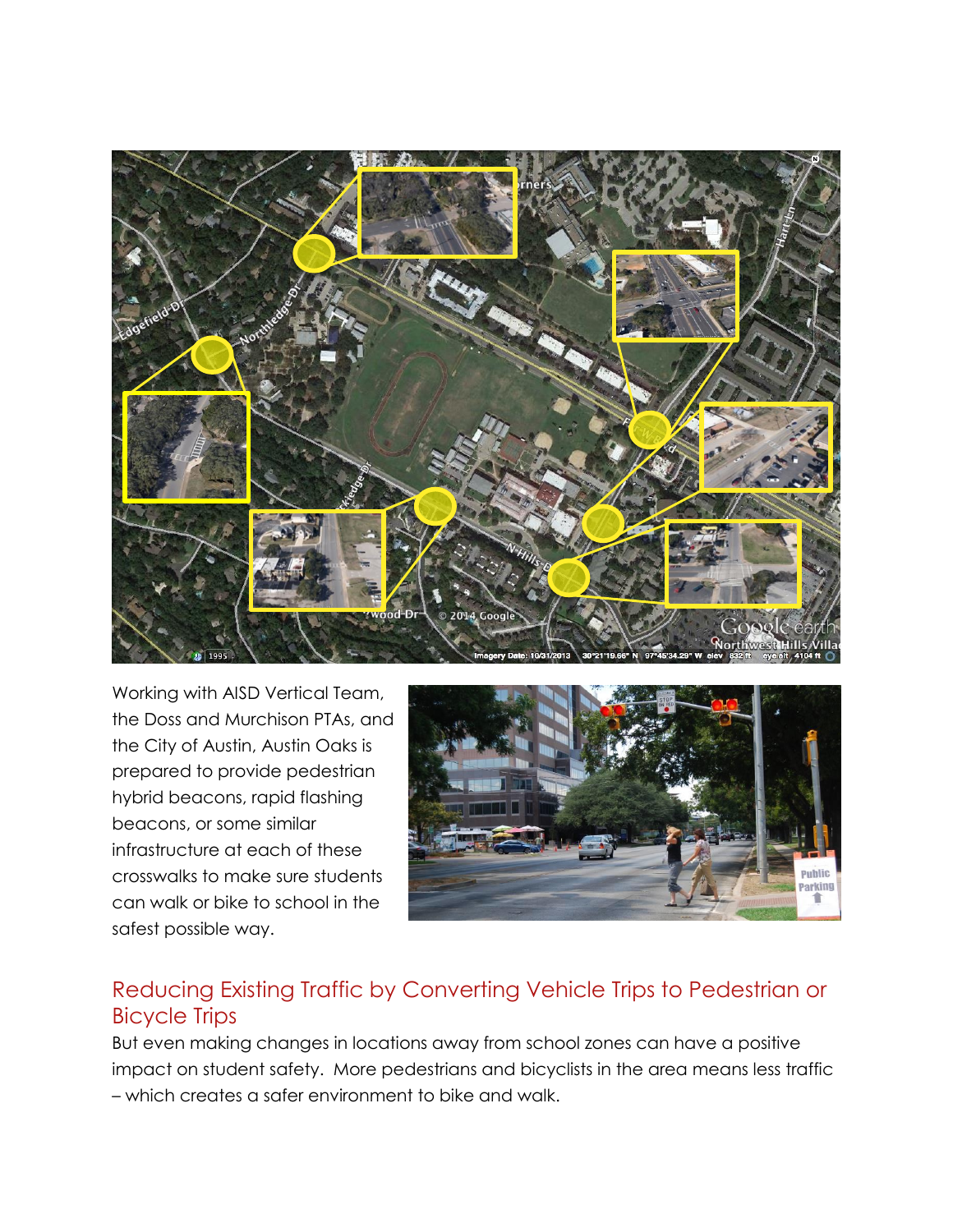By making changes in and around the 30+ acre Austin Oaks PUD that facilitate pedestrian and bicycle use, we aim to convert existing vehicle trips to pedestrian or cycling as local residents access the public amenities (such as parks, playgrounds, and running/walking trails) and much-needed retail spaces at Austin Oaks.

This will be done by providing core transit corridor treatments along the roadways within the site, including wider sidewalks with shade trees, textured pedestrian crossings (along with traditional signage), improved signage, building placement to facilitate walking and biking, and expanded bicycle lanes.

## Mitigating Changes in Future Traffic Patterns

Finally, to provide safe access to schools and local amenities, any additional traffic generated from the Austin Oaks Planned Unit Development must be mitigated.

Austin Oaks is studying 16 intersections and 11 proposed driveways in the area to determine existing conditions, future conditions at these intersections without the Austin Oaks project, and future conditions with the Austin Oaks project.

Also identified in this Traffic Impact Analysis (TIA) were improvements proposed at many of these intersections to mitigate potential impacts to local vehicular, bicycle, and pedestrian traffic. These improvements include:

| <b>Intersection</b>                                                               | Improvement                                                                                                         | Year | <b>Estimated Cost (\$)</b> |
|-----------------------------------------------------------------------------------|---------------------------------------------------------------------------------------------------------------------|------|----------------------------|
| <b>Far West Boulevard &amp;</b><br><b>Hart Lane</b>                               | Restripe southbound Hart Lane<br>approach to provide southbound<br>left turn lane and one shared thru<br>right lane | 2023 |                            |
|                                                                                   | Signal modification for<br>northbound and southbound Hart<br>Lane approaches                                        | 2023 |                            |
|                                                                                   | Revise signal split timing                                                                                          | 2023 |                            |
| <b>Far West Boulevard &amp;</b><br><b>Wood Hollow Drive</b>                       | Signal Modifications for<br>northbound and southbound<br>Wood Hollow Drive approaches                               | 2028 |                            |
|                                                                                   | Revise signal split timing                                                                                          | 2028 |                            |
| <b>Far West Boulevard &amp;</b><br><b>Mopac Southbound</b><br>Frontage            | Revise signal split timing                                                                                          | 2018 |                            |
| <b>Far West Boulevard &amp;</b><br><b>Mopac Northbound</b><br>Frontage            | Revise signal split timing                                                                                          | 2018 |                            |
| <b>Spicewood Springs</b><br><b>Road &amp; Mopac</b><br><b>Northbound Frontage</b> | Revise signal split timing                                                                                          | 2018 |                            |